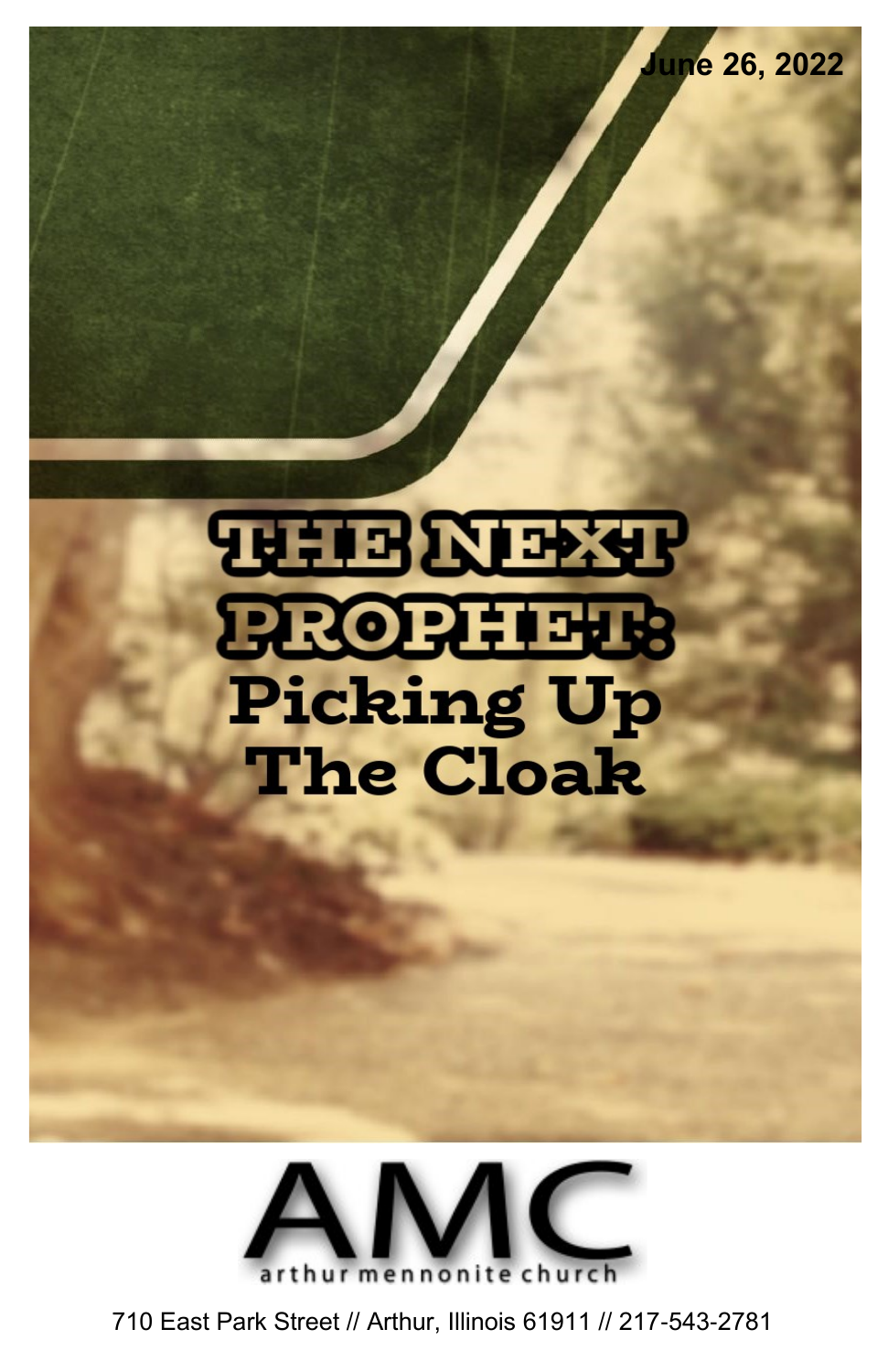# **Welcome!**

## **First-time Guests**

- We are glad you are here!
- Need more info about AMC? Please speak with a member of the AMC ministry team
- Nursery is available for children ages 5 and under.
- Buddy bags for older children are available in the foyer.
- Large print hymnals are available.

## **WORSHIP 10:30 A.M.**

Worship singing begins at 10:25 a.m.

## **CHRISTIAN EDU 9:30 A.M.**

**ADULTS**

Co-Laborers with God Fell. Hall

### **HIGH SCHOOL YOUTH (GRADES 9-12)**

Explore: 1&2 Thessalonians Youth House

#### **JR HIGH YOUTH (GRADES 6-8)**

Talking With God Youth House

**PRIMARY KIDS (AGE 2—GRADE 5)**

*Gospel Light* West Basement

### LAST SUNDAY

| <b>Attendance</b><br><b>Worship Celebration</b><br>Christian Education     | 83<br>15 |  |
|----------------------------------------------------------------------------|----------|--|
| <b>Offering</b>                                                            |          |  |
| Total Offering June 19<br>*General Fund - \$3,621<br>*Building Fund - \$50 | \$3,671  |  |
| 2022 Weekly Goal                                                           | \$4,719  |  |
| *Budget Progress YTD                                                       | $+27.5%$ |  |

Tithes & Offerings can be placed in the boxes at the back of the Sanctuary or online through the church app/website.



### **AMC's Vision "Nurture The Future Church"**

By 2027, Arthur Mennonite Church will become a community of children and adults who build deeper relationships with each other. We will guide our children to learn God's Word and know Jesus personally. Opportunities for the spiritual growth of all ages will be provided as we boldly share God's love to the world.

## **CONNECT**



arthurmennonite.org

Youl

arthurmennonite@gmail.com Services are streamed on Facebook Live each Sunday morning at 10:25.

### **ADMINISTRATIVE ASSISTANT**

Erica Schrock

### **MINISTERS**

All of Jesus' Followers here at AMC

### **MINISTRY TEAM**

Glen Rhodes (Team Leader) *Discipling & Worship*  Jeff Marner: *Administration & Youth* Nancy Kuhns: *Community Life* Emily Kauffman: *Outreach*

### **REMINDERS**

**Nursery Today:** Kendra & Zeb H.

**Next Sunday:** Olivia & Amber G.

#### **Fellowship Meal For July 3** Gary & Dorothy K., Vernon & Irlene C.,

Michael & Brittnay Y., Peter K.

#### **Fellowship Groups (Organizers for June)**

**Pathfinders:** Joe & Lanora G. **Legacy:** Bob P. & Cari M. **Homebuilders:** Gary & Dorothy K. **Care 'n Share: May - July** Jake & Maranna C., Bertha Y., Henry & Amanda C.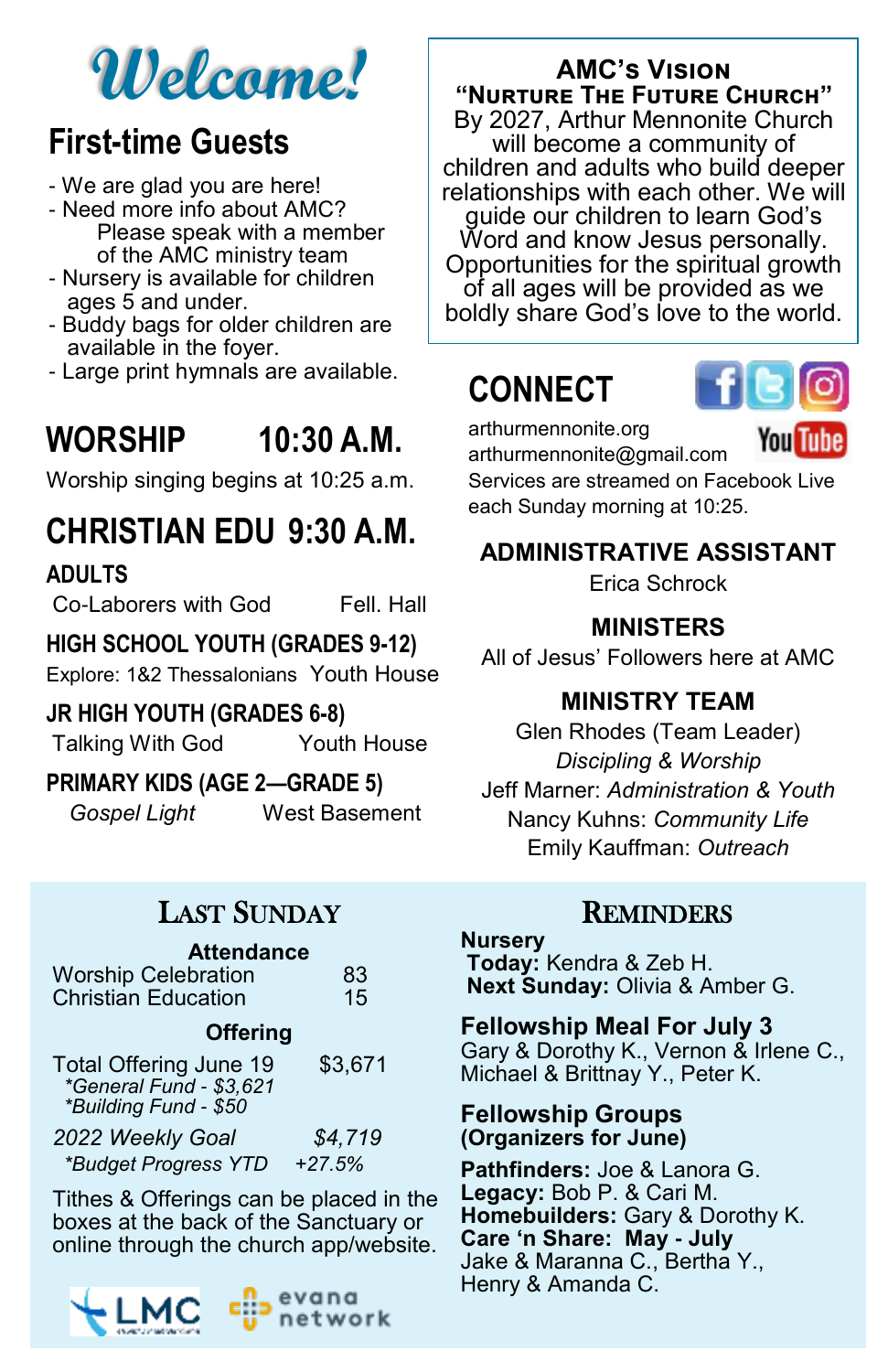#### **5th Sunday Offering Today**

May's 5th Sunday Offering was accidentally missed last month. The Administration Commission is designating today as a 5th Sunday in its place. The offering given today is designated for the AMC Building Fund.

#### **Arthur Home Tuesday Worship**

Tuesday evening church services at the Arthur Home have re-started for the first time since March of 2020. AMC is scheduled to lead on July 28 in the Eberhardt Village gathering room. Service should begin at 6pm and last about 30 minutes. Talk to one of the Ministry Team members for more information.

### **BIRTHDAYS & ANNIVERSARIES**

#### **We forgot to include some birthdays & anniversaries in last week's bulletin. Our apologies!**

| Virgil & Sondra Gingerich        | June 12 |
|----------------------------------|---------|
| Josephine Marner                 | June 14 |
| Savahna Pearsall                 | June 14 |
| Ryan & Kat Burdick               | June 14 |
| <b>Bill &amp; Donna Moreland</b> | June 15 |
| Camden Grimsley                  | June 15 |
| Galen & LeAnne Tully             | June 16 |
| Derek & Morgan Rhodes            | June 18 |
| Marlon & Sandy Miller            | June 18 |
| Skie James                       | June 18 |
|                                  |         |

#### **Birthdays This Week**

| Jennifer Plank  | Monday    |
|-----------------|-----------|
| Alexis Helmuth  | Tuesday   |
| Amanda Chupp    | Wednesday |
| Amber Gingerich | Wednesday |
|                 |           |

#### **No Anniversaries This Week**

## **YOUTH**

### **Junior High Youth**

Christian Ed at Youth House 9:30am Today at Youth House 3-5pm

#### **High School Youth**

Christian Ed. at Youth House 9:30am Today at Youth House 7:00pm

#### **Homebuilders Gathering**

 Homebuilders will be meeting today at 5:30pm at Stadium Grill in Mattoon. Please contact Dorothy Kauffman to let her know how many are attending.

#### **Fellowship Meal & Diaper Shower**

 Next Sunday is our First Sunday Fellowship Meal. Bring a dish to share and stay for great fellowship, even if you forget the dish! Community Life is also planning a diaper shower for Jackie Carter & Harold Yoder and their son, Isaiah, with the meal. More information coming soon.

#### **Good News Revival**

 There will be a two-night revival taking place at Penn Station in Arthur on Monday, July 11 and Tuesday, July 12 at 7pm each night. There will be many speakers from MO and IL. Erica Schrock will be leading the worship music. A free will offering will also be taken. Contact Jean Weger for more information (217-273-6539).

#### **Church Hours**

 During Glen's sabbatical, someone may not be at the church as often as normal. Erica S. is normally at the church on Monday, Wednesday, and Fridays. Jeff M. is normally at the church on Monday, Wednesday, and Fridays from 12-4pm and Tuesday and Thursdays from 8am-4pm.

### **EVENTS**

#### **TODAY**

| Christian Ed. Classes               | $9:30$ am          |
|-------------------------------------|--------------------|
| Worship                             | 10:25am            |
| <b>JR Youth</b>                     | 3:00 <sub>pm</sub> |
| Homebuilders @ Stadium Grill 5:30pm |                    |
| <b>HS Youth</b>                     | 7:00pm             |

#### **Next Sunday**

Christian Ed. Classes 9:30am Worship 10:25am First Sunday Fellowship Meal 12:00pm HS Youth 7:00pm